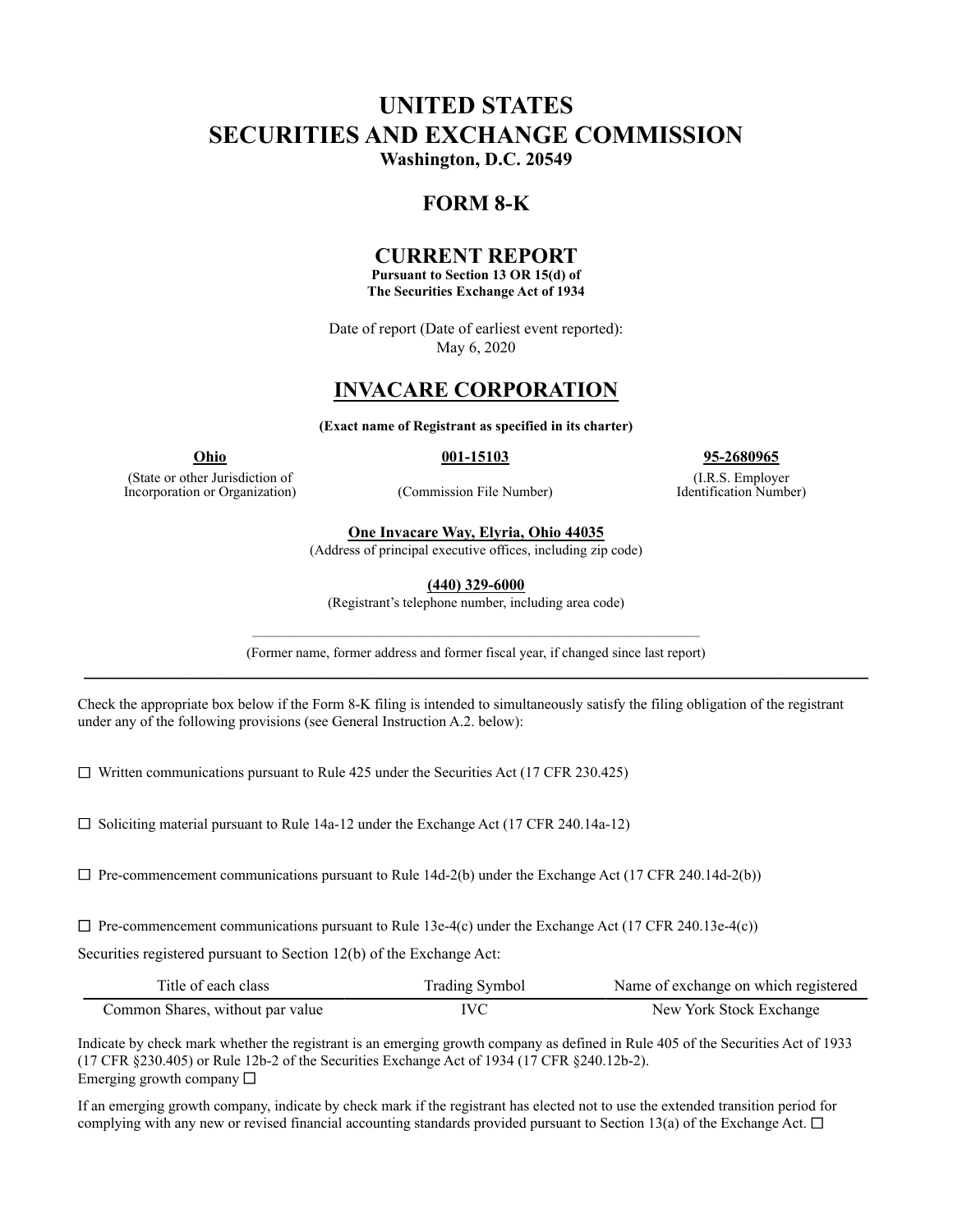## **Item 2.02. Results of Operations and Financial Condition.**

On May 6, 2020, the Company issued a press release regarding its financial results for the three months ended March 31, 2020. The press release is furnished herewith as Exhibit 99.1.

The attached press release contains certain non-GAAP financial measures, which are further described therein. In the press release, the Company has provided a reconciliation of the non-GAAP financial measures to the most directly comparable GAAP financial measure.

## **Item 9.01. Financial Statements and Exhibits.**

(d) Exhibits.

Exhibit Number Description of Exhibit

99.1 Press Release, dated May 6, 2020, regarding financial results for the three months ended March 31, 2020.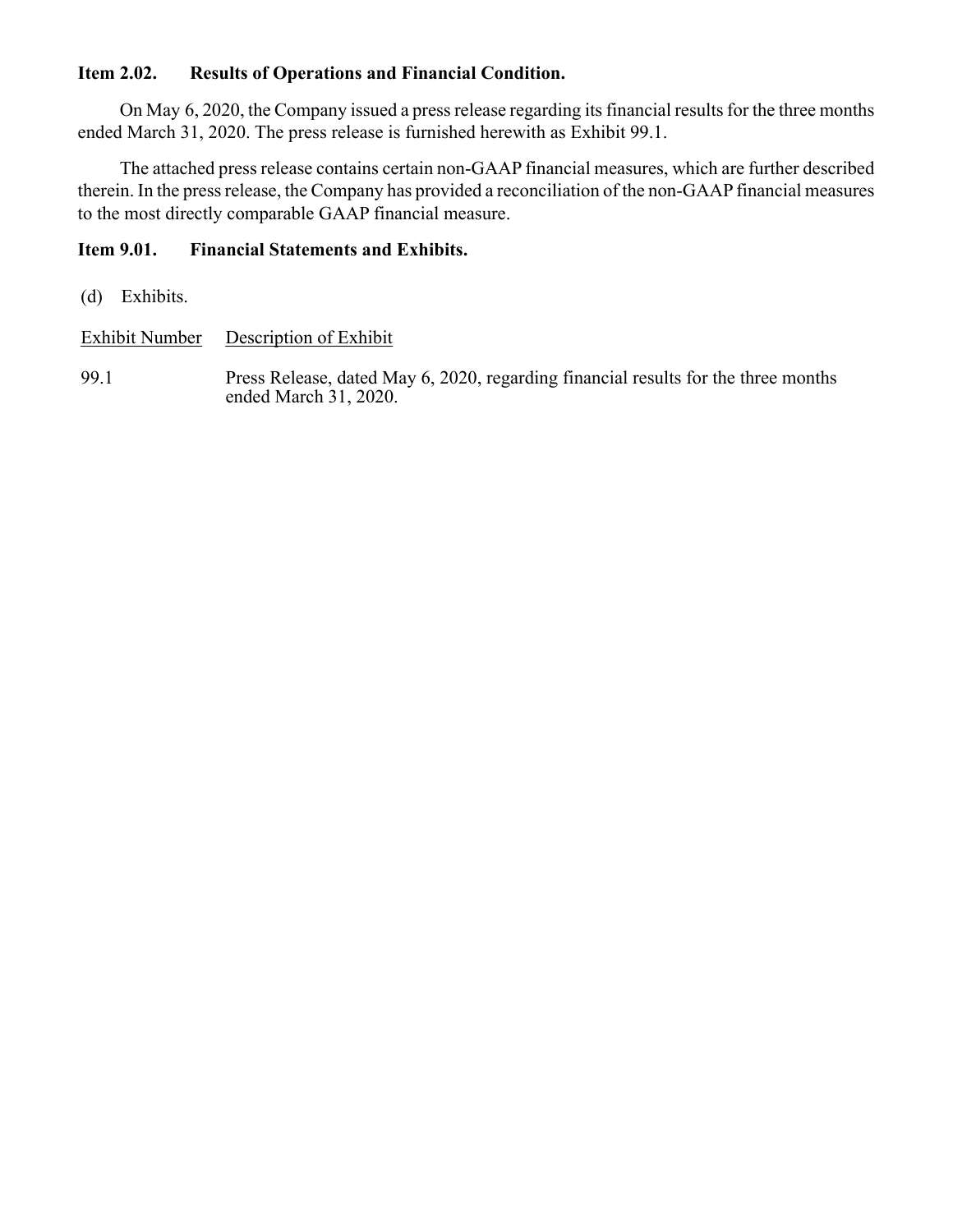## SIGNATURE

Pursuant to the requirements of the Securities Exchange Act of 1934, as amended, the registrant has duly caused this report to be signed on its behalf by the undersigned hereunto duly authorized.

# INVACARE CORPORATION

(Registrant)

Date: May 6, 2020

| By:    | /s/ Kathleen P. Leneghan                          |
|--------|---------------------------------------------------|
| Name:  | Kathleen P. Leneghan                              |
| Title: | Senior Vice President and Chief Financial Officer |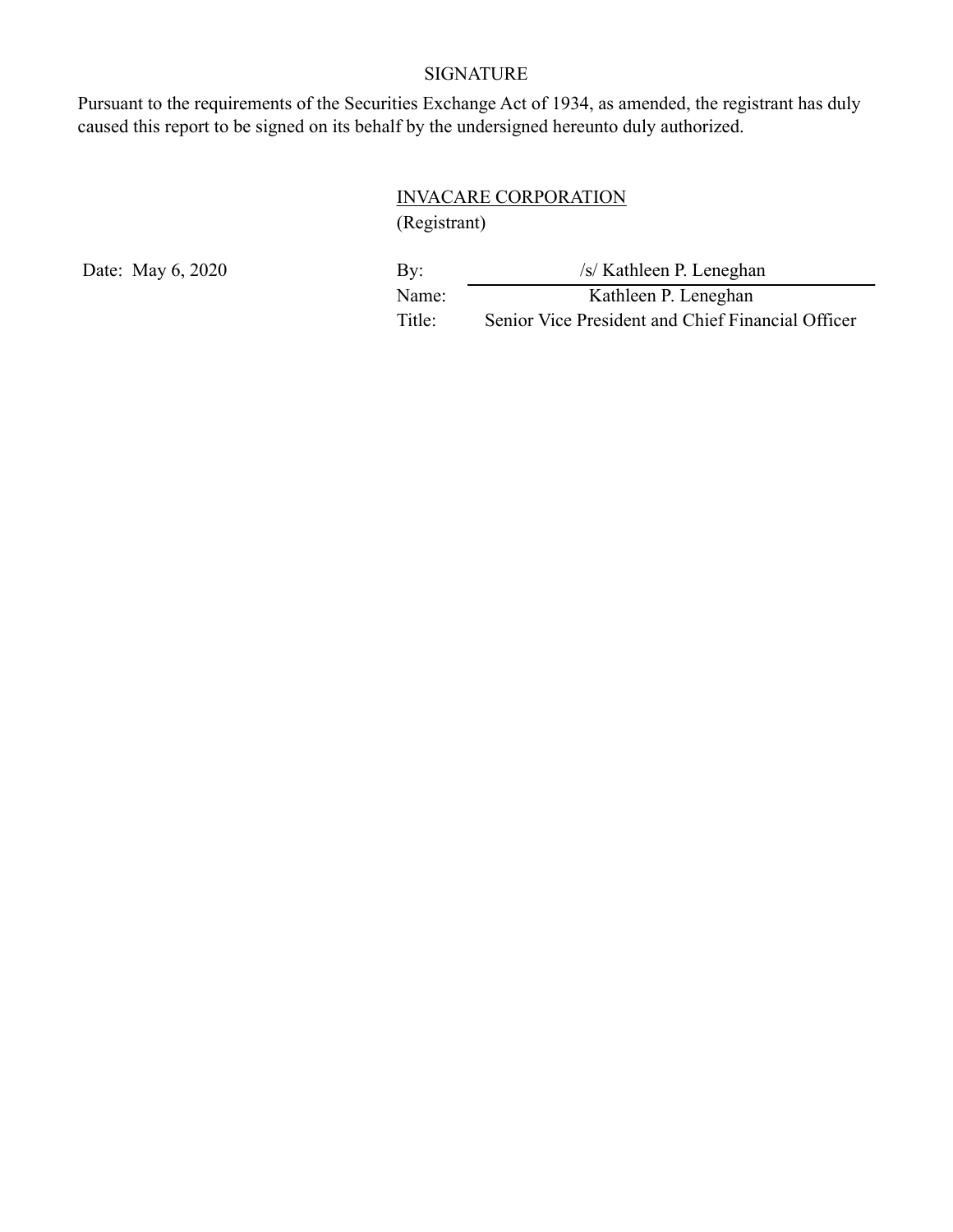# **Exhibit Index**

Exhibit Number Description of Exhibit

99.1

Press Release, dated May 6, 2020, regarding financial results for the three months ended March 31, 2020.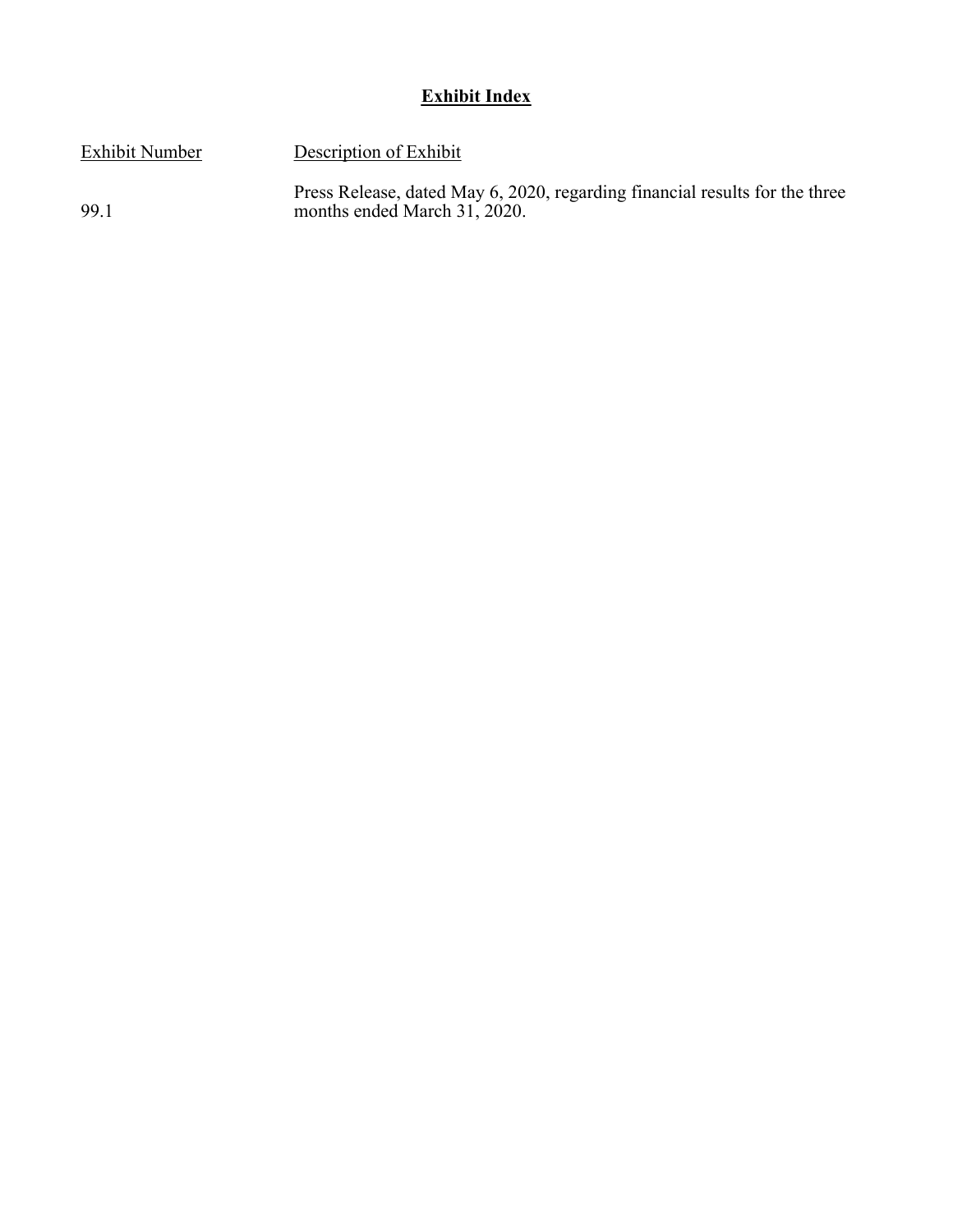**Exhibit 99.1 NEWS RELEASE CONTACT:** Lois Lee loislee@invacare.com 440-329-6435

## **INVACARE REPORTS RESULTS FOR FIRST QUARTER 2020**

## **Transformation delivers continued improvement in profitability and free cash flow Provides near-term business update**

**ELYRIA, Ohio - (May 6, 2020) -** Invacare Corporation (NYSE: IVC) ("Invacare" or the "company") today reported results for the quarter ended March 31, 2020.

"The past few months with COVID-19 have undoubtedly tested the resolve of our communities, customers, and employees. While we continue to prioritize worker and workplace safety, we also acknowledge and accept the great responsibility of being uniquely positioned to be part of the solution. As an 'essential business' making medical devices that help relieve symptoms and strain on hospital systems, I am sincerely proud to say that the company is meeting the challenge with all of our medical device facilities still operating and supporting relief efforts around the world," said Matt Monaghan, chairman, president and chief executive officer.

#### **Key Metrics (1Q20 versus 1Q19\*)**

As a reminder, 1Q20 results were largely ahead of the impact of COVID-19 on our business.

- Reported net sales decreased 2.2% to \$218.4 million and constant currency net sales<sup>(a)</sup> increased 0.1% as constant currency growth in respiratory and mobility and seating products was largely offset by declines in lifestyle products.
- Gross profit increased 130 basis points to 28.8%, attributable to material and freight cost savings as part of the company's continuous improvement initiatives, and reduced R&D expenses, partially offset by unfavorable foreign exchange.
- Reported SG&A expense improved by \$3.5 million, or 5.4%, and constant currency SG&A<sup>(b)</sup> improved by \$2.9 million, or 4.5%, driven primarily by transformation initiatives including reduced employment costs, and favorable foreign currency transactions.
- Operating income of \$9.4 million included a \$9.6 million gain from the divestiture of Dynamic Controls. Excluding the gain recognized on the divestiture, operating loss improved \$4.3 million, or nearly 97%, due to reduced SG&A expenses and increased gross profit, partially offset by higher restructuring costs.
- GAAP earnings per share were \$0.02 compared to a loss per share of \$0.42. Adjusted net loss per share<sup>(c)</sup> was \$0.21 compared to a loss per share of \$0.32.
- Adjusted EBITDA<sup>(d)</sup> improved by \$4.3 million, or nearly 280%, to \$5.9 million, driven by reduced SG&A expenses and improved gross profit.
- Free cash flow<sup>(e)</sup> usage improved \$12.4 million to \$12.0 million, due primarily to improved profitability and reduced working capital.

\*Date format is quarter and year in each instance

#### 1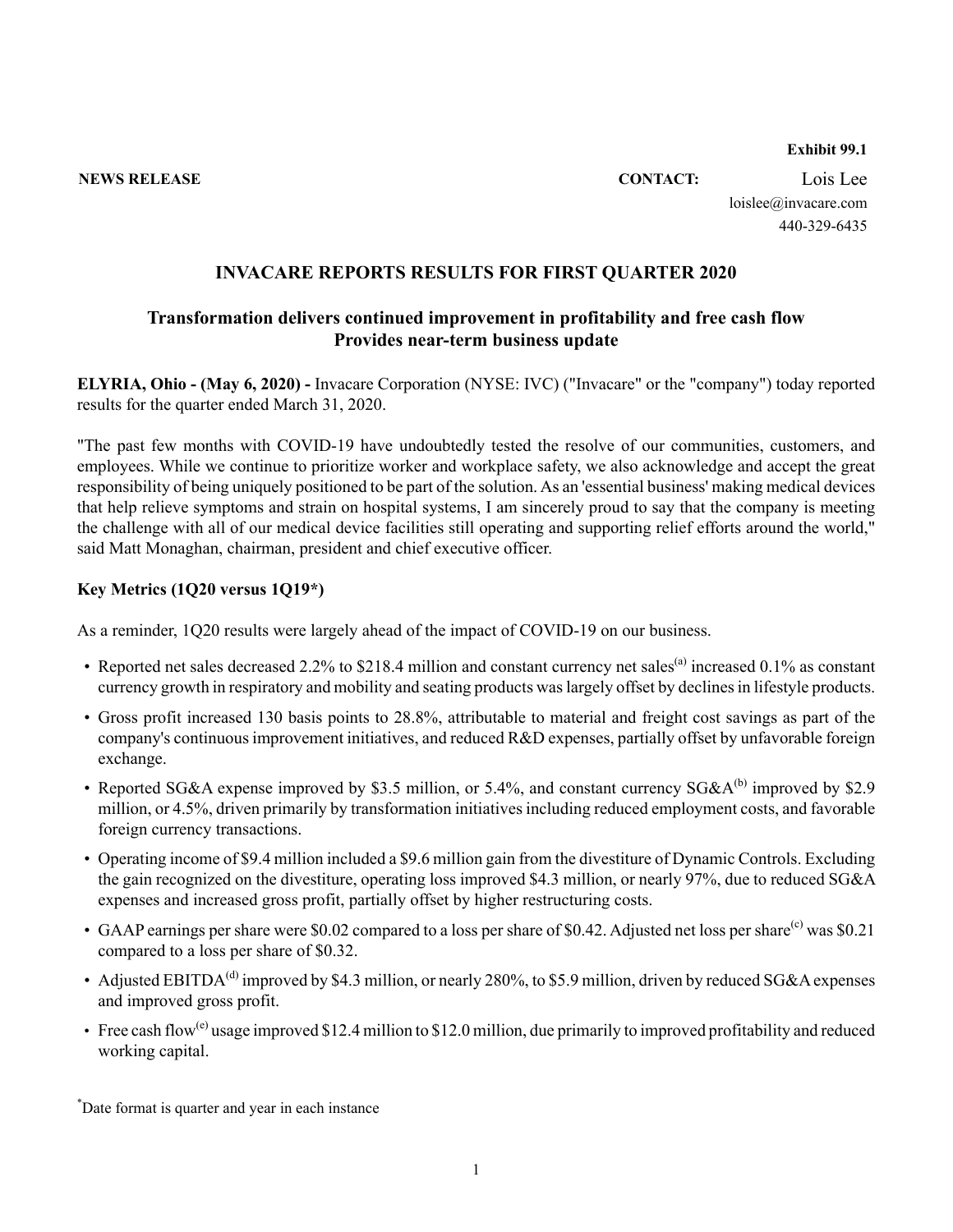## **Key Financial Results (1Q20 versus 1Q19)**

| (in millions USD)                                 | 1Q20     | 1Q19     | <b>S</b> Change<br>Fav/(Unfav) | $%$ Change<br>Fav/(Unfav)             |
|---------------------------------------------------|----------|----------|--------------------------------|---------------------------------------|
| Net Sales                                         | \$218.4  | \$223.4  | \$(5.0)                        | $(2.2)\%$                             |
| <b>Constant Currency Net Sales</b>                | \$222.4  | \$222.1  | \$0.3                          | $0.1\%$                               |
| Gross Profit % of Net Sales                       | 28.8%    | 27.5%    |                                | 130 bps                               |
| 'Gross Profit                                     | \$63.0   | \$61.5   | \$1.5                          | $2.4\%$                               |
| Reported SG&A                                     | \$61.7   | \$65.2\$ | \$3.5                          | $5.4\%$                               |
| Constant Currency SG&A                            | \$62.0   | \$65.0   | \$2.9                          | $4.5\%$                               |
| Operating Income (Loss)                           | \$9.4    | \$(4.5)  | \$13.9                         | $\hspace{0.05cm}$ – $\hspace{0.05cm}$ |
| Operating Loss Excluding Gain on Sale of Business | \$(0.1)  | \$(4.5)  | \$4.3                          | 96.8%                                 |
| Free Cash Flow                                    | \$(12.0) | \$(24.4) | \$12.4                         | 51.0%                                 |
| <b>Adjusted EBITDA</b>                            | \$5.9    | \$1.5    | \$4.3                          | 279.8%                                |

## **Executive Summary**

"We entered 2020 intending to build on our previous transformation progress and I am pleased to report good results in the quarter, demonstrated by strong financial performance across all business segments. Our continued transformational initiatives drove measurable progress, including significantly improved profitability, as Adjusted EBITDA more than tripled compared to the prior year. This was driven by expanded gross profit as we focused on a more profitable sales mix, improving material and freight costs, and reduced SG&A expenses driven by operational efficiencies.

Overall, the pandemic has impacted our business units in varying ways, creating opportunities for some business units and challenges for others. We must remain flexible as we navigate supply chain issues to meet the increased demand for products that help to fight the pandemic, while also reducing expenses to offset declines in other parts of our business," said Monaghan.

Kathy Leneghan, senior vice president and chief financial officer stated, "During the quarter, we significantly reduced free cash flow usage as a result of higher Adjusted EBITDA and lower working capital. Due to market uncertainties from COVID-19, we are taking actions to improve the balance sheet and cash position by minimizing non-essential spending and prudently managing working capital. In 1Q20 we borrowed \$21.6 million against our bank credit facility, and we drew an additional \$9.2 million subsequent to the end of the quarter. This was done to increase financial flexibility and to maximize liquidity. We believe that cash on hand and continued improvement in Adjusted EBITDA will provide sufficient liquidity to manage the business, fund the strategic transformation initiatives, and address future debt obligations."

## **Near-Term Business Update**

The company continues to execute on its transformation plans, including the previously announced plant consolidation in Germany and global IT modernization initiative. As the impact of COVID-19 on the global economy continues to evolve, the company is experiencing high demand globally for its respiratory products, beds, and therapeutic support surfaces, which are vital in the fight against COVID-19. The company is taking steps to ramp production in a costeffective manner by offsetting cost increases from pandemic-related supply chain disruptions; however, there are practical limits to any increases in output.

At the same time, the pandemic has limited access to clinicians and healthcare facilities, and combined with various stay-at-home orders starting in mid-March, the company began experiencing a global decline in quotes and orders for mobility and seating products. This product category in total accounts for 43% of trailing twelve-month net sales. Although demand for these products are expected to rebound once COVID-19 related priority care and public health policies are relaxed, the company anticipates the current environment will translate into a temporary decline in sales of mobility and seating products. As a result, the company anticipates 2Q20 financial results will be challenged by lower sales volumes, with pressure on profitability.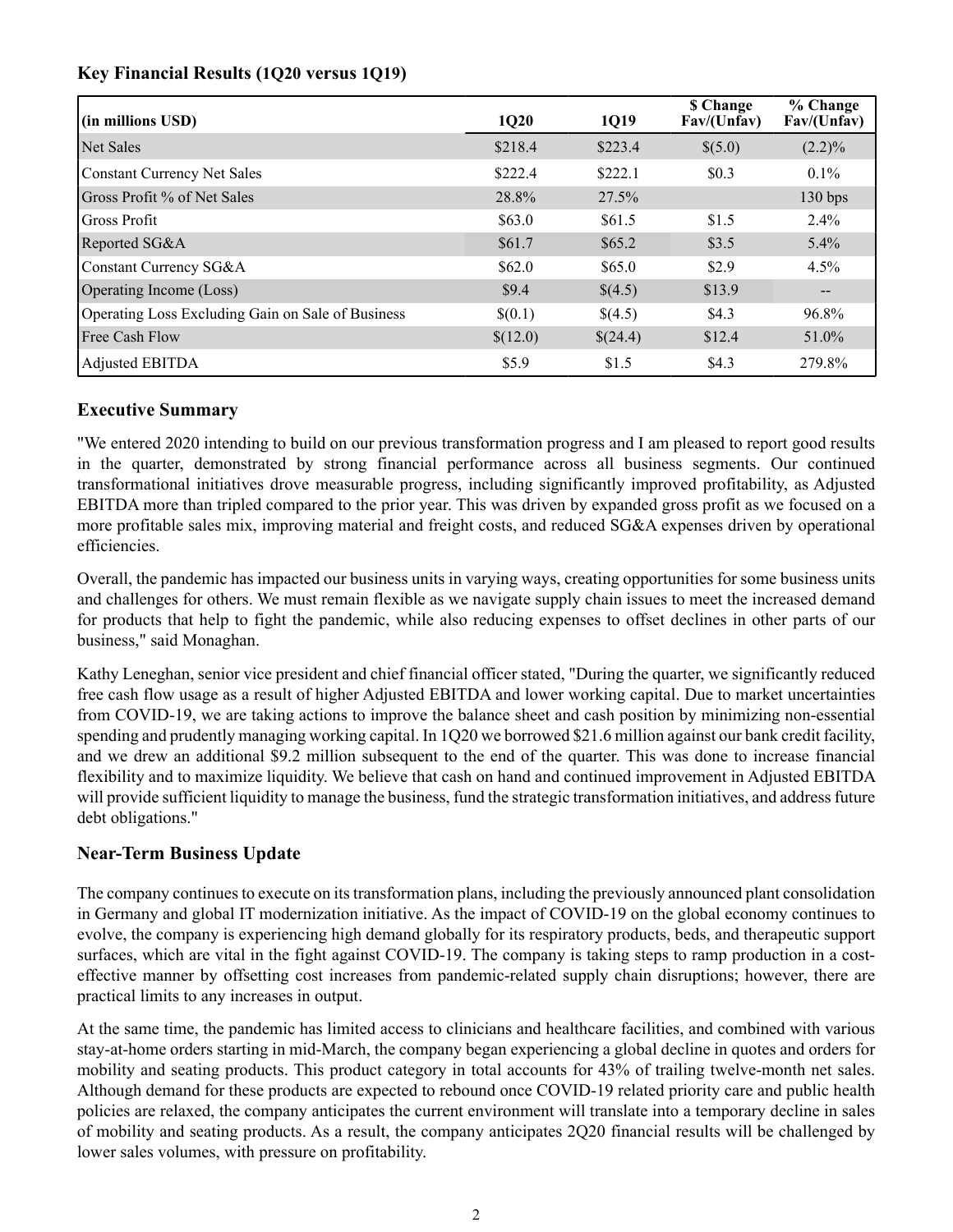The company will continue to evaluate and take actions to preserve liquidity. The company expects to reduce discretionary spending and access government programs to bolster short-term liquidity, including temporary delay of direct and indirect tax payments for 2Q20, with repayment beginning later in the year, and the majority in 2021. In addition, the company has delayed the payment of bonuses earned in 2019, reduced payroll costs including enacted salary reductions for directors and senior executives, implemented furloughs, and reduced hours in various locations.

Due to uncertainties related to the COVID-19 pandemic, the company continues to suspend its full year 2020 guidance.

| (in millions USD) |         |       | <b>Net Sales</b>            |                                  | <b>Operating Income (Loss)</b> |                  |       |            |
|-------------------|---------|-------|-----------------------------|----------------------------------|--------------------------------|------------------|-------|------------|
|                   | 1Q20    | 1019  | <b>Reported</b><br>% Change | Constant<br>Currency<br>% Change |                                | 1020             | 1019  | $%$ Change |
| Europe            | 121.0 S | 124.8 | $(3.1)\%$                   | $(0.6)\%$                        | $\mathbb{S}$                   | 6.9 <sup>°</sup> | 5.8   | 18.5%      |
| North America     | 87.0    | 86.2  | 0.8                         | 1.0 <sub>1</sub>                 |                                | (2.0)            | (4.4) | 53.3%      |
| All Other         | 10.5    | 12.3  | (14.8)                      | 2.4                              |                                | (3.6)            | (5.2) | 31.5%      |

## **1Q20 Segment Results versus 1Q19**

*Europe* - Constant currency net sales decreased 0.6% as an increase in respiratory and mobility and seating product sales was more than offset by decreased sales of lifestyle products. Lower lifestyle product net sales continued to be impacted by a delay in the timing of an award for a government tender. Operating income increased \$1.1 million, or 18.5%, due to reduced SG&A expenses and improved gross profit, partially offset by lower net sales and unfavorable foreign exchange translation of \$0.5 million. Gross profit improved by 90 basis points driven by favorable freight and R&D costs.

*North America* - Constant currency net sales increased 1.0% as growth in mobility and seating and respiratory product sales was partially offset by lower sales of lifestyle products. Growth in mobility and seating product sales of 4% was driven by a 16% increase in power wheelchairs, including the benefit of new products, offset by declines in sales of manual mobility products. Operating loss improved by \$2.3 million primarily due to reduced SG&A expenses and improved gross profit. Gross profit improved 150 basis points driven by lower material and freight costs as well as improved product mix.

*All Other* **-** Constant currency net sales in the Asia Pacific region increased 2.4% driven by sales of lifestyle and respiratory products and partially offset by reduced sales of mobility and seating products. Operating loss for All Other includes the operating income of the Asia Pacific businesses, offset by unallocated SG&A expenses and intercompany eliminations, which were flat. Operating loss decreased \$1.6 million primarily driven by an improvement in the Asia Pacific businesses operating profit as a result of reduced SG&A expenses.

## **Financial Condition**

The company's cash and cash equivalents balances were \$98.9 million and \$80.1 million at March 31, 2020, and December 31, 2019, respectively. The change in cash was primarily the result of proactively drawing \$21.6 million from the company's bank credit facility in 1Q20 to provide financial flexibility and net proceeds received from the sale of Dynamic Controls in March 2020, partially offset by cash used to fund operations.

Free cash flow usage was \$12.0 million, an improvement of \$12.4 million compared to 1Q19. The change was driven by improved profitability and reduced working capital, including a benefit from higher accounts payable.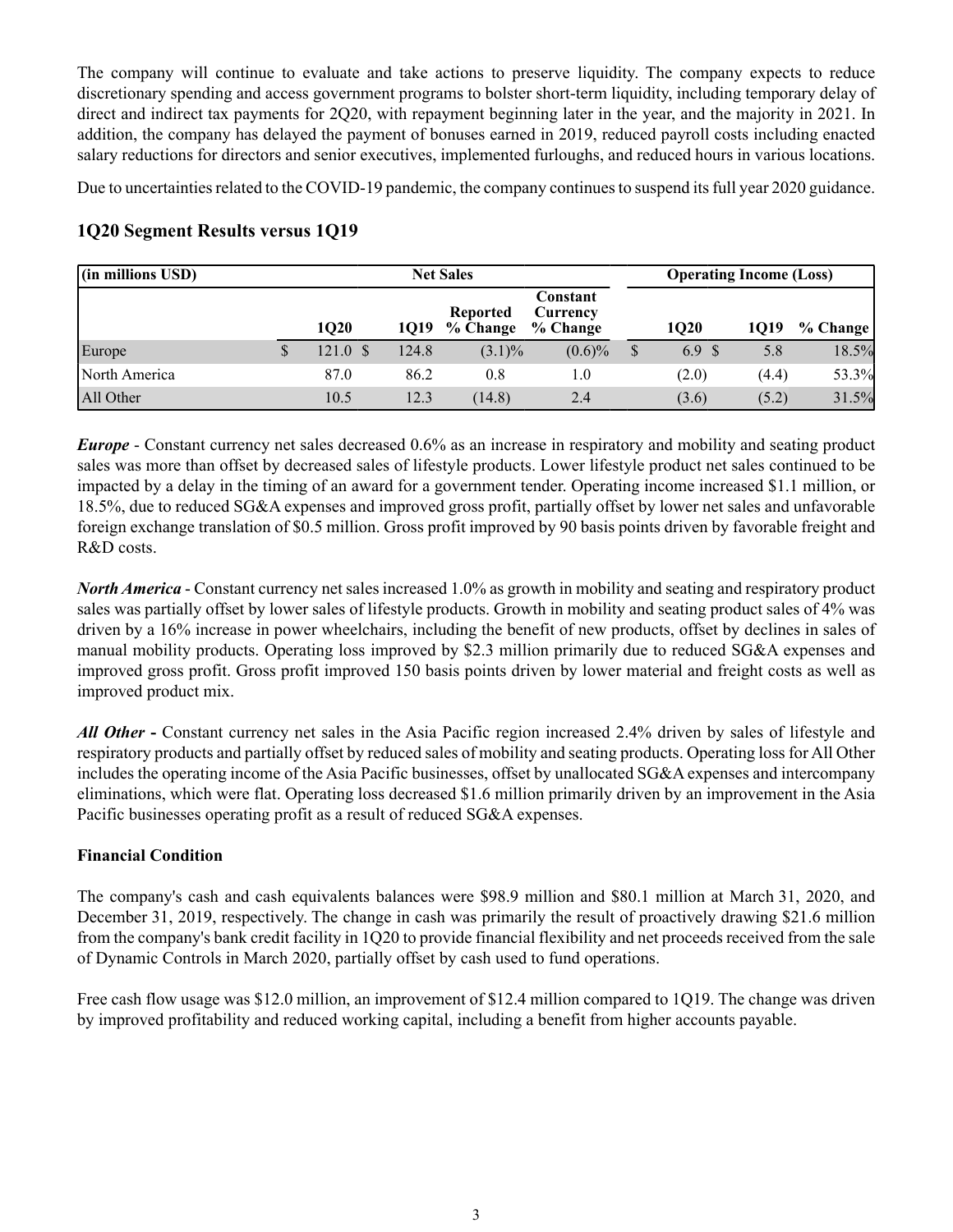#### **Conference Call and Webcast**

As previously announced, the company will provide a conference call and webcast for investors and other interested parties to review its first quarter 2020 financial results on Thursday, May 7, 2020 at 8:30 AM ET. Those wishing to participate in the live call should dial 800-967-7164, or for international callers 786-460-7199, and enter Conference ID 8204989. Asimultaneous webcast of the call will be accessible at https://ctevents.webex.com/ctevents/onstage/ g.php?MTID=ee0176e8fa1f71ba1452b1b1536f026ca. A copy of the webcast slide deck will be posted to www.invacare.com/investorrelations prior to the webcast.

A recording of the conference call can be accessed by dialing 888-203-1112 (U.S. and Canada) or 719-457-0820 (international callers) and entering the Conference ID Code 8204989, through May 14, 2020. An archive of the webcast presentation will be posted at www.invacare.com/investorrelations 24 hours after the call.

#### **Upcoming Investor Events**

• July 14, 2020 - CJS "New Ideas" Summer Conference (location to be determined)

## **About Invacare Corporation**

Invacare Corporation (NYSE: IVC) ("Invacare" or the "company") is a leading manufacturer and distributor in its markets for medical equipment used in non-acute care settings. At its core, the company designs, manufactures and distributes medical devices that help people to move, breathe, rest, and perform essential hygiene. The company provides clinically complex medical device solutions for congenital (e.g., cerebral palsy, muscular dystrophy, spina bifida), acquired (e.g., stroke, spinal cord injury, traumatic brain injury, post-acute recovery, pressure ulcers) and degenerative (e.g., ALS, multiple sclerosis, chronic obstructive pulmonary disease (COPD), elderly, bariatric) ailments. The company's products are important parts of care for people with a wide range of challenges, from those who are active and involved in work or school each day and may need additional mobility or respiratory support, to those who are cared for in residential care settings, at home and in rehabilitation centers. The company sells its products principally to home medical equipment providers with retail and e-commerce channels, residential care operators, distributors, and government health services in North America, Europe, and Asia/Pacific. For more information about the company and its products, visit Invacare's website at www.invacare.com.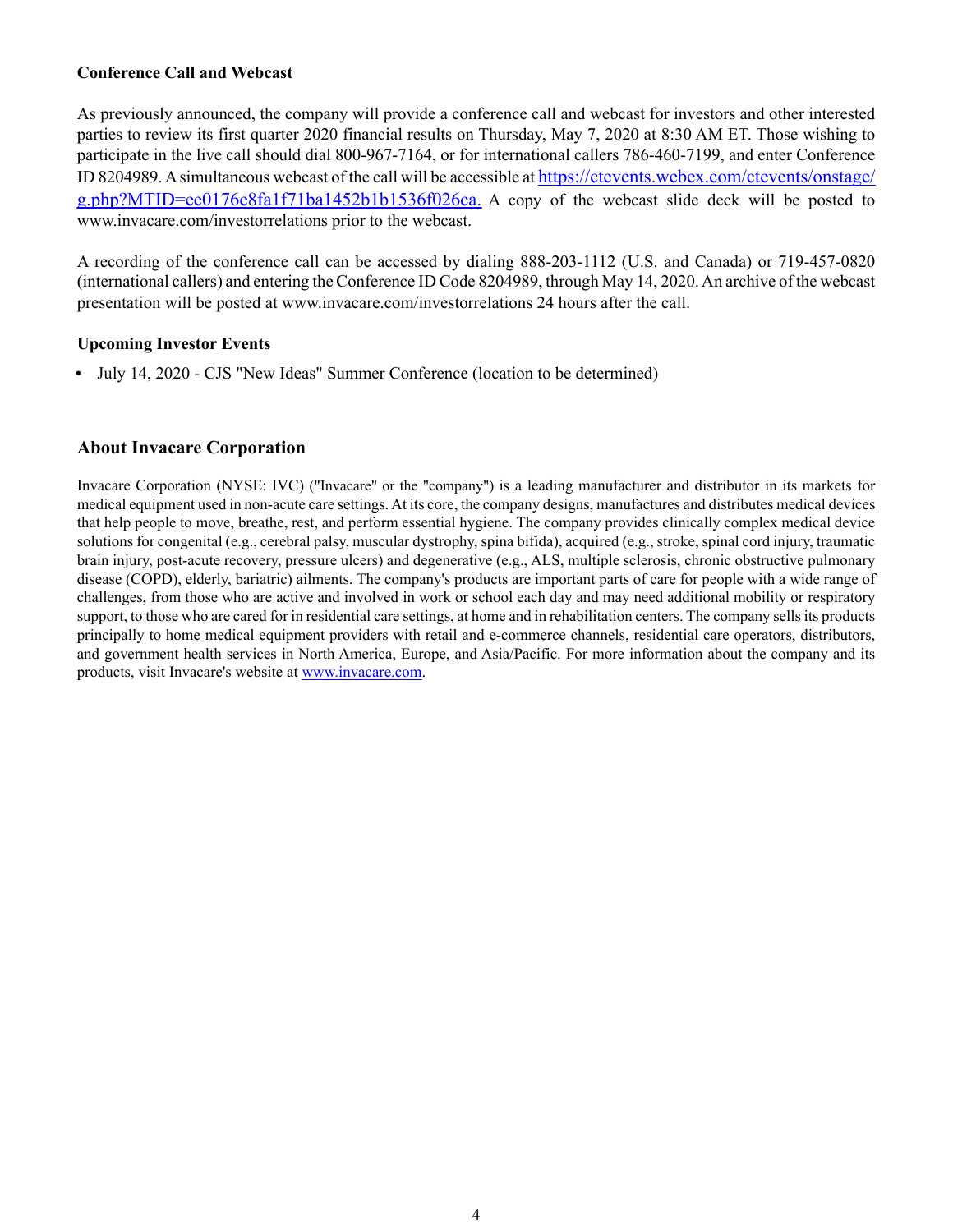*This press release contains forward-looking statements within the meaning of the "Safe Harbor" provisions of the Private Securities Litigation Reform Act of 1995. Forward-looking statements are those that describe future outcomes or expectations that are usually identified by words such as "will," "should," "could," "plan," "intend," "expect," "continue," "forecast," "believe," and "anticipate" and include, for example, statements related to the expected effects on the company's business of the COVID-19 pandemic; sales and free cash flow trends; the impact of contingency plans and SG&A and investment reductions; the company's liquidity and working capital expectations; the company's future financial results; and similar statements. Actual results may differ materially as a result of various risks and uncertainties, including the duration and scope of the COVID-19 pandemic and impact on the demand for the company's products; the ability of the company to obtain needed raw materials and components from its suppliers; actions that governments, businesses and individuals take in response to the pandemic, including mandatory business closures and restrictions on onsite commercial interactions; the impact of the pandemic and actions taken in response to the pandemic on global and regional economies and economic activity; the pace of recovery when the COVID-19 pandemic subsides; general economic uncertainty in key global markets and a worsening of global economic conditions or low levels of economic growth; the effects of steps the company takes to reduce operating costs; the inability of the company to sustain profitable sales growth, achieve anticipated improvements in segment operating performance, convert high inventory levels to cash or reduce its costs to maintain competitive prices for its products; lack of market acceptance of the company's new product innovations; circumstances or developments that may make the company unable to implement or realize the anticipated benefits, or that may increase the costs, of its current and planned business initiatives, in particular the key elements of its enhanced transformation and growth plan such as its new product introductions, additional investments in sales force and demonstration equipment, plant consolidation in Germany, supply chain actions and global information technology outsourcing and ERPimplementation activities; possible adverse effects on the company's liquidity, including the company's ability to address future debt maturities, that may result from delays in the implementation of, any failure to realize benefits from, its current and planned business initiatives; adverse changes in government and third-party payor reimbursement levels and practices in the U.S.; adverse impacts of new tariffs or*  increases in commodity prices or freight costs; regulatory proceedings or the company's failure to comply with regulatory *requirements or receive regulatory clearance or approval for the company's products or operations; adverse effects of regulatory or governmental inspections of the company's facilities at any time and governmental investigations or enforcement actions; exchange rate fluctuations; and those other risks and uncertainties expressed in the cautionary statements and risk factors in the company's annual report on Form 10-K, quarterly reports on Form 10-Q and other filings with the Securities and Exchange Commission. The company may not be able to predict and may have little or no control over many factors or events that may influence its future results and, except as required by law, shall have no obligation to update any forward-looking statements.*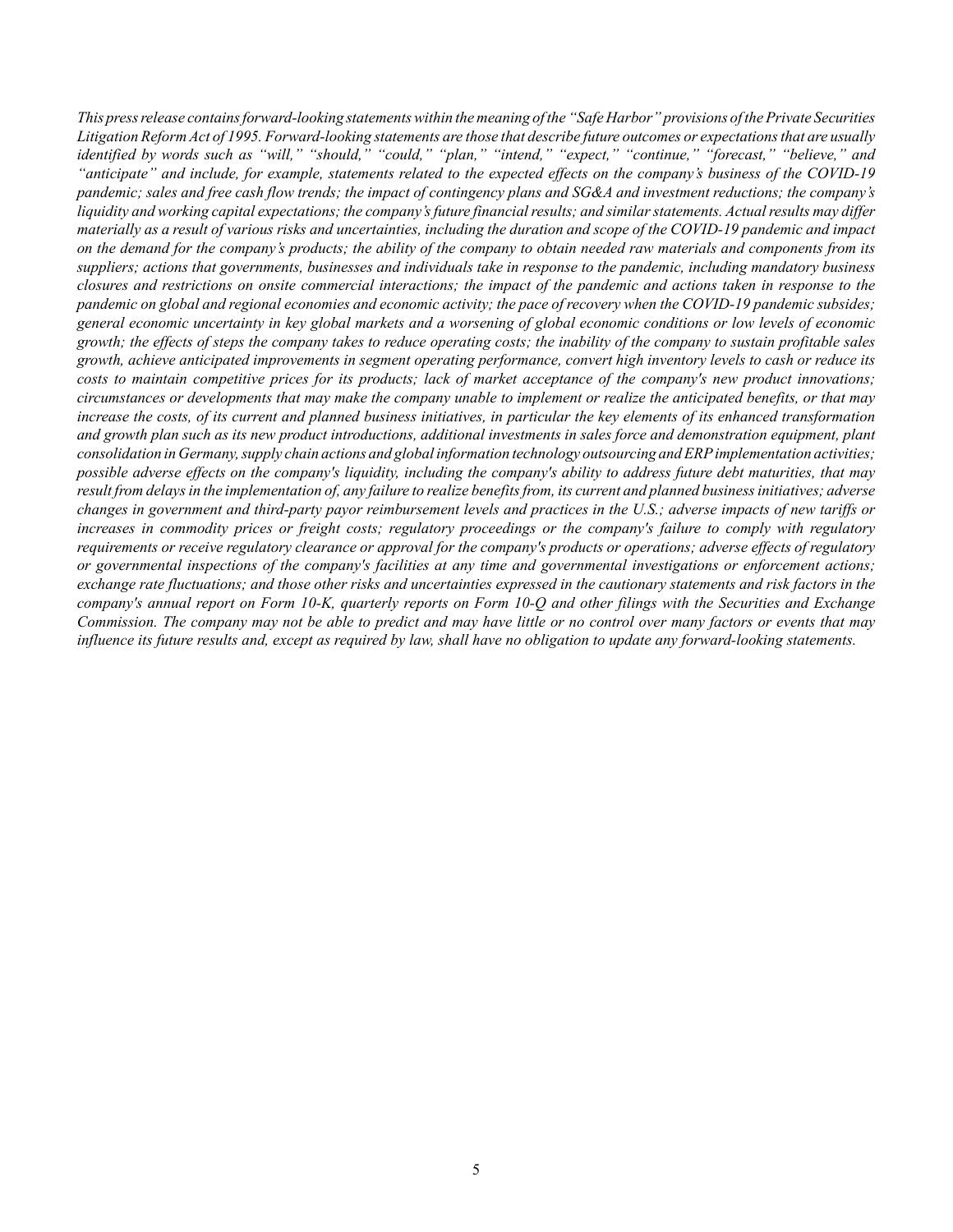#### **INVACARE CORPORATION AND SUBSIDIARIES CONDENSED CONSOLIDATED STATEMENT OF EARNINGS (LOSS) - (UNAUDITED)**

| (In thousands, except per share data)                 |               | Three Months Ended<br>March 31 |              |           |  |
|-------------------------------------------------------|---------------|--------------------------------|--------------|-----------|--|
|                                                       |               | 2020                           |              | 2019      |  |
| Net sales                                             | $\mathcal{S}$ | 218,440                        | $\mathbb{S}$ | 223,419   |  |
| Cost of products sold                                 |               | 155,452                        |              | 161,964   |  |
| <b>Gross Profit</b>                                   |               | 62,988                         |              | 61,455    |  |
| Selling, general and administrative expenses          |               | 61,738                         |              | 65,241    |  |
| Gain on sale of business                              |               | (9,590)                        |              |           |  |
| Charges related to restructuring activities           |               | 1,392                          |              | 692       |  |
| <b>Operating Earnings (Loss)</b>                      |               | 9,448                          |              | (4, 478)  |  |
| Net loss on convertible debt derivatives              |               |                                |              | 273       |  |
| Interest expense - net                                |               | 6,616                          |              | 7,185     |  |
| <b>Earnings (Loss) before Income Taxes</b>            |               | 2,832                          |              | (11, 936) |  |
| Income tax provision                                  |               | 2,100                          |              | 1,950     |  |
| <b>Net Earnings (Loss)</b>                            |               | 732                            |              | (13,886)  |  |
| Net Earnings (Loss) per Share-Basic                   | \$            | 0.02                           | \$           | (0.42)    |  |
| Weighted Average Shares Outstanding-Basic             |               | 33,784                         |              | 33,304    |  |
| Net Earnings (Loss) per Share-Assuming Dilution *     | \$            | 0.02                           | -S           | (0.42)    |  |
| Weighted Average Shares Outstanding-Assuming Dilution |               | 33,853                         |              | 33,317    |  |

\* Net loss per share assuming dilution calculated using weighted average shares outstanding - basic for periods in which there is a loss.

 $\mathcal{L}_\text{max}$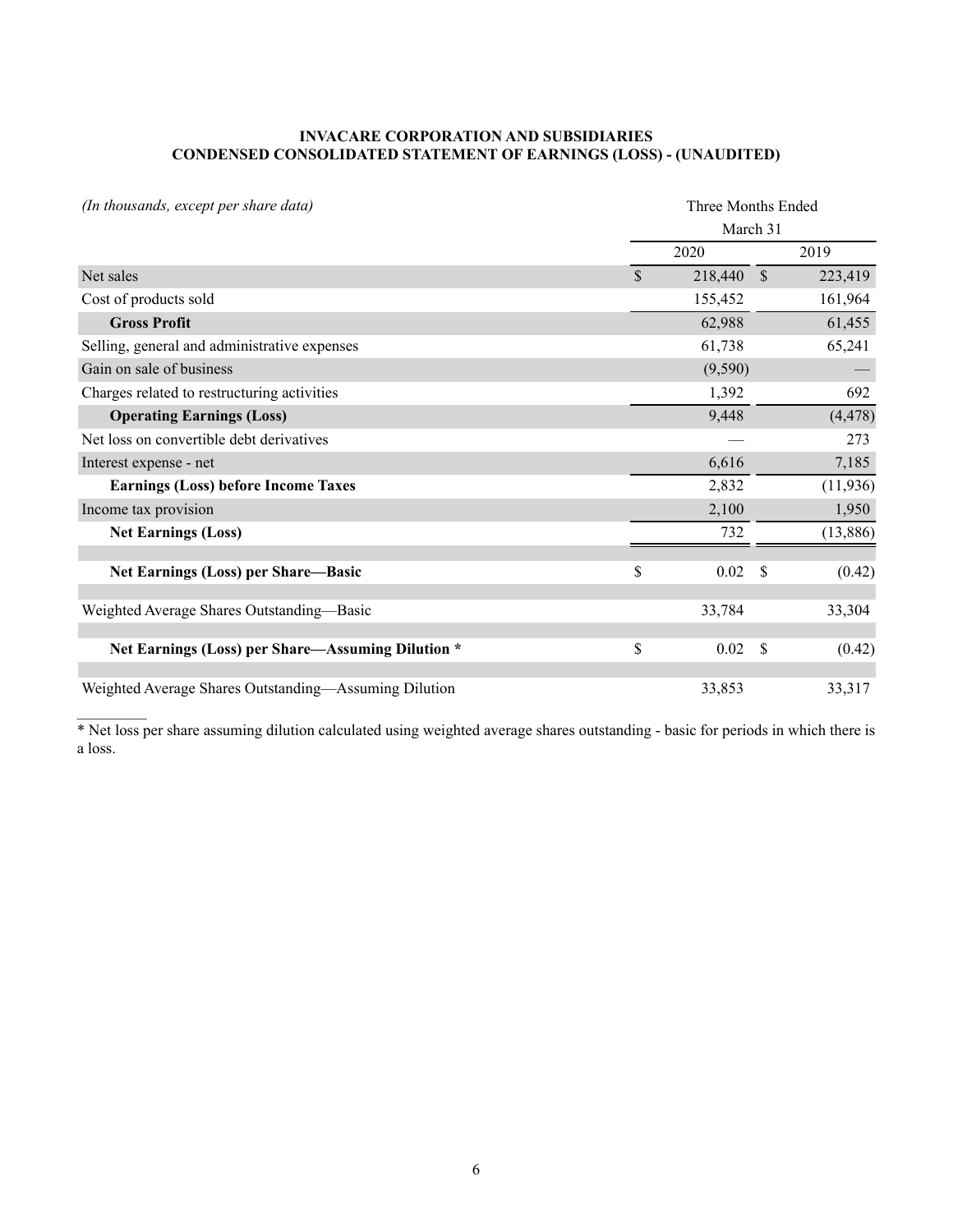#### **INVACARE CORPORATION AND SUBSIDIARIES RECONCILIATION OF NET EARNINGS (LOSS) PER SHARE TO ADJUSTED NET LOSS PER SHARE(c)**

| (In thousands, except per share data)                           |               | Three Months Ended |              |           |  |  |  |  |  |  |
|-----------------------------------------------------------------|---------------|--------------------|--------------|-----------|--|--|--|--|--|--|
|                                                                 |               | March 31           |              |           |  |  |  |  |  |  |
|                                                                 |               | 2020               | 2019         |           |  |  |  |  |  |  |
| Net earnings (loss) per share - assuming dilution*              | \$            | 0.02               | $\mathbf{s}$ | (0.42)    |  |  |  |  |  |  |
| Weighted average shares outstanding-assuming dilution           |               | 33,853             |              | 33,304    |  |  |  |  |  |  |
| Net earnings (loss)                                             |               | 732                |              | (13,886)  |  |  |  |  |  |  |
| Income tax provision                                            |               | 2,100              |              | 1,950     |  |  |  |  |  |  |
| <b>Earnings (Loss) before Income Taxes</b>                      |               | 2,832              |              | (11, 936) |  |  |  |  |  |  |
| Amortization of discount on convertible debt                    |               | 2,732              |              | 3,099     |  |  |  |  |  |  |
| Gain on sale of business                                        |               | (9,590)            |              |           |  |  |  |  |  |  |
| Net loss on convertible debt derivatives                        |               |                    |              | 273       |  |  |  |  |  |  |
| <b>Adjusted Loss before Income Taxes</b>                        |               | (4,026)            |              | (8, 564)  |  |  |  |  |  |  |
| Adjusted Income Taxes                                           |               | 3,088              |              | 1,950     |  |  |  |  |  |  |
| <b>Adjusted Net Loss</b> <sup>(f)</sup>                         | $\mathcal{S}$ | $(7, 114)$ \$      |              | (10, 514) |  |  |  |  |  |  |
|                                                                 |               |                    |              |           |  |  |  |  |  |  |
| Weighted Average Shares Outstanding - Assuming Dilution         |               | 33,784             |              | 33,304    |  |  |  |  |  |  |
| Adjusted Net Loss per Share <sup>(c)</sup> - Assuming Dilution* |               | (0.21)             |              | (0.32)    |  |  |  |  |  |  |

*"Adjusted net loss per share" and "adjusted net loss" are non-GAAP financial measures, which are defined at the end of this press release.* 

\*Net loss per share assuming dilution and adjusted net loss per share<sup>(c)</sup> assuming dilution are calculated using weighted average shares outstanding - basic for periods in which there is a loss.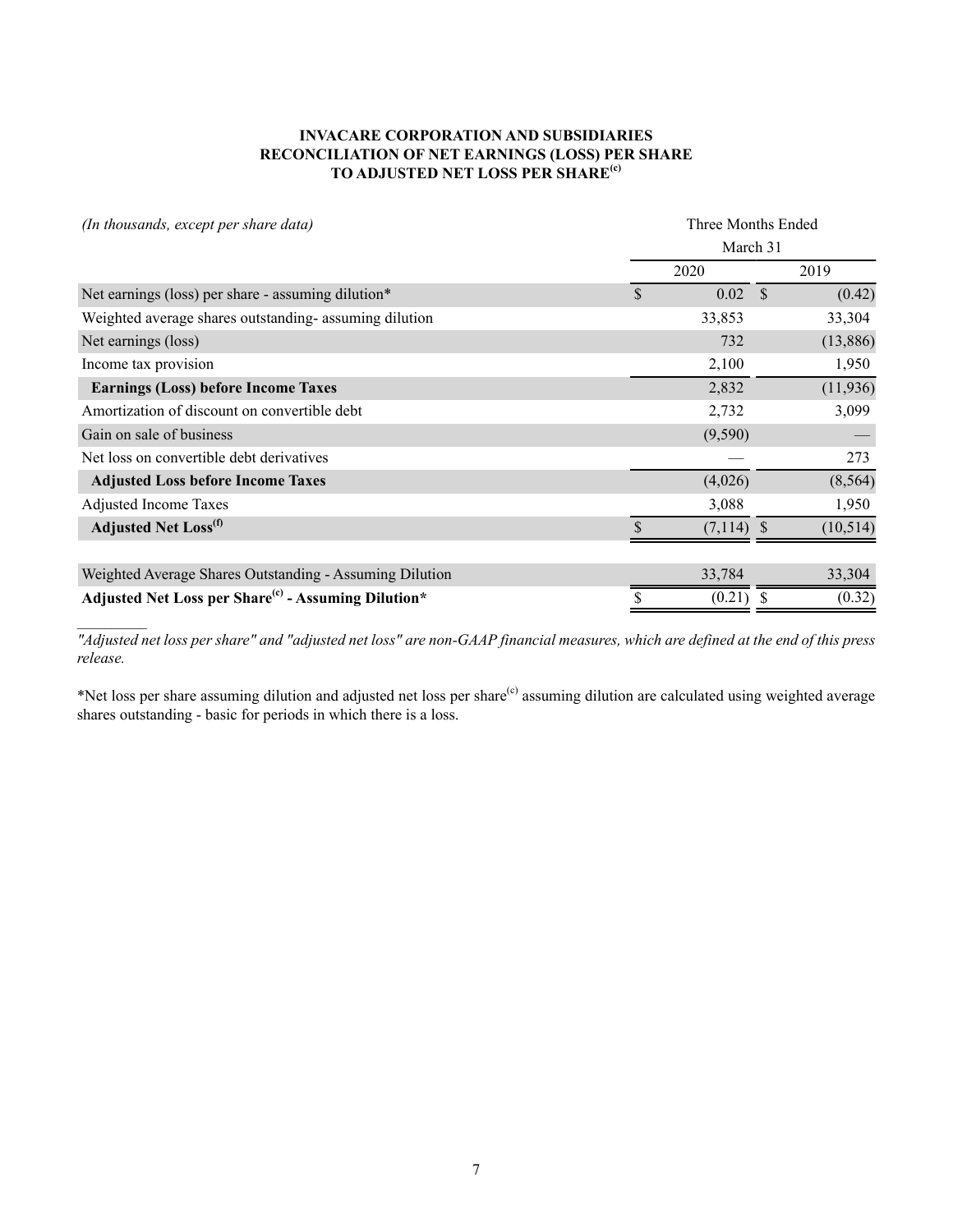## **INVACARE CORPORATION AND SUBSIDIARIES RECONCILIATION OF NET EARNINGS (LOSS) TO ADJUSTED EBITDA(d)**

|                                             |      | Three Months Ended |          |          |  |  |  |  |
|---------------------------------------------|------|--------------------|----------|----------|--|--|--|--|
| (In thousands)                              |      | March 31           |          |          |  |  |  |  |
|                                             | 2020 |                    |          | 2019     |  |  |  |  |
| Net earnings (loss)                         | \$   | 732                | <b>S</b> | (13,886) |  |  |  |  |
| Income tax provision                        |      | 2,100              |          | 1,950    |  |  |  |  |
| Interest expense - net                      |      | 6,616              |          | 7,185    |  |  |  |  |
| Net loss on convertible debt derivatives    |      |                    |          | 273      |  |  |  |  |
| <b>Operating Earnings (Loss)</b>            |      | 9,448              |          | (4, 478) |  |  |  |  |
| Gain on sale of business                    |      | (9,590)            |          |          |  |  |  |  |
| Depreciation and amortization               |      | 3,407              |          | 3,898    |  |  |  |  |
| <b>EBITDA</b>                               |      | 3,265              |          | (580)    |  |  |  |  |
| Charges related to restructuring activities |      | 1,392              |          | 692      |  |  |  |  |
| Stock-based compensation expense            |      | 1,200              |          | 1,430    |  |  |  |  |
| Adjusted EBITDA <sup>(d)</sup>              |      | 5,857              |          | 1,542    |  |  |  |  |

*"Adjusted EBITDA*(d)*" is a non-GAAP financial measure, which is defined at the end of this press release.*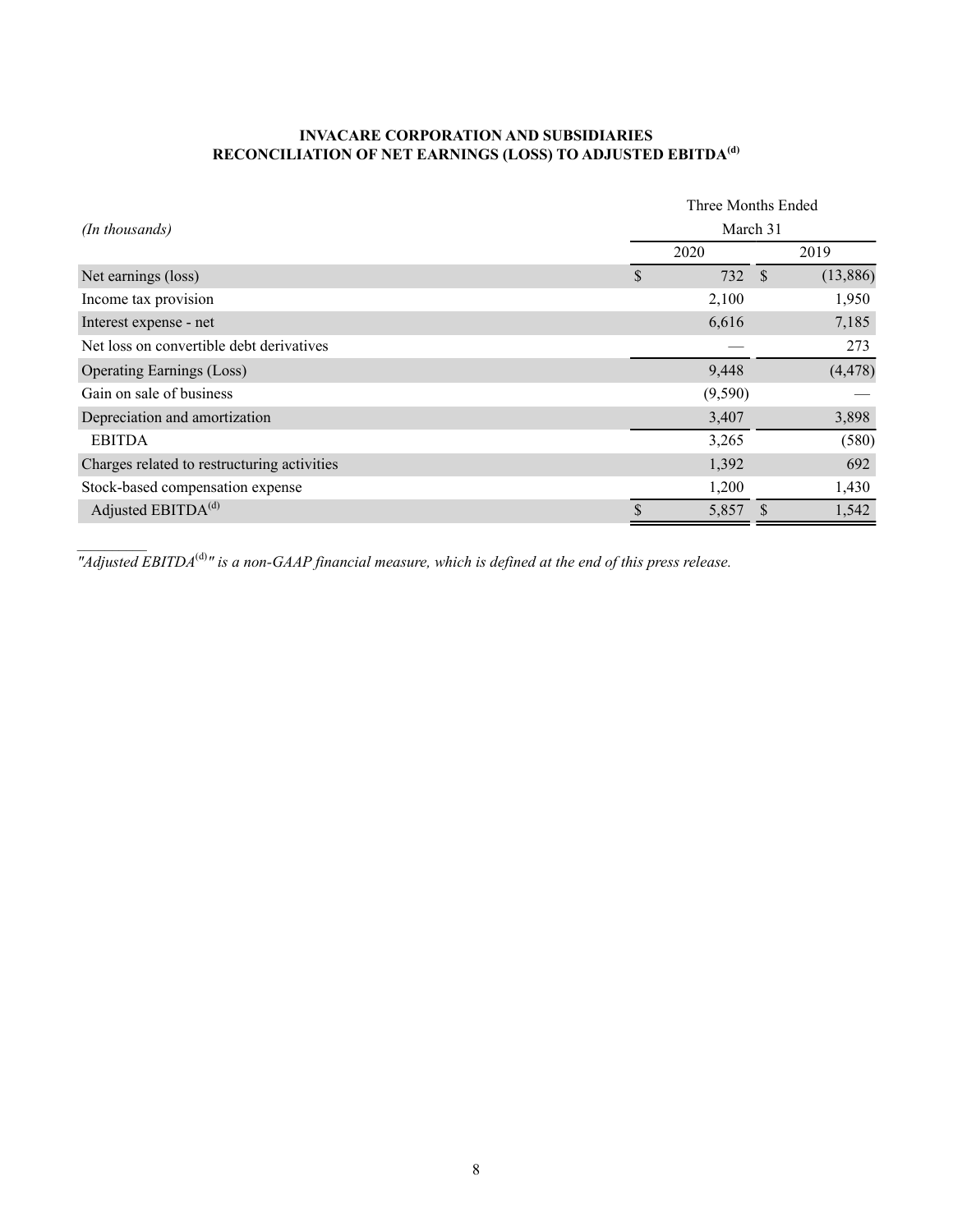#### **INVACARE CORPORATION AND SUBSIDIARIES BUSINESS SEGMENTS (UNAUDITED)**

The company operates in two primary business segments: North America and Europe with each selling the company's primary product categories, which includes: lifestyle, mobility and seating and respiratory therapy products. Sales in Asia Pacific, which do not meet the quantitative criteria for determining reportable segments, are reported in All Other and include products similar to those sold in North America and Europe. Intersegment revenue for reportable segments was \$27,237,000 for the three months ended March 31, 2020 compared to \$27,116,000 for the three months ended March 31, 2019. The accounting principles applied at the operating segment level are generally the same as those applied at the consolidated financial statement level. Intersegment sales are eliminated in consolidation.

The information by segment is as follows:

| (In thousands)                             | Three Months Ended<br>March 31 |          |              |               |               |          |  |
|--------------------------------------------|--------------------------------|----------|--------------|---------------|---------------|----------|--|
|                                            | 2020                           |          |              | 2019          | Change        |          |  |
| Revenues from external customers           |                                |          |              |               |               |          |  |
| Europe                                     | $\mathcal{S}$                  | 120,968  | $\mathbb{S}$ | 124,844       | <sup>\$</sup> | (3,876)  |  |
| North America                              |                                | 86,971   |              | 86,244        |               | 727      |  |
| All Other (sales in Asia Pacific)          |                                | 10,501   |              | 12,331        |               | (1, 830) |  |
| Consolidated                               |                                | 218,440  | \$           | 223,419       | \$            | (4, 979) |  |
|                                            |                                |          |              |               |               |          |  |
| Operating earnings (loss)                  |                                |          |              |               |               |          |  |
| Europe                                     | $\mathcal{S}$                  | 6,850    | <sup>S</sup> | 5,782         | <sup>S</sup>  | 1,068    |  |
| North America                              |                                | (2,045)  |              | (4,379)       |               | 2,334    |  |
| All Other*                                 |                                | (3,555)  |              | (5,189)       |               | 1,634    |  |
| Charge related to restructuring activities |                                | (1, 392) |              | (692)         |               | (700)    |  |
| Gain on sale of business                   |                                | 9,590    |              |               |               | 9,590    |  |
| Consolidated operating earnings (loss)     |                                | 9,448    |              | (4, 478)      |               | 13,926   |  |
| Net loss on convertible debt derivatives   |                                |          |              | (273)         |               | 273      |  |
| Net interest expense                       |                                | (6,616)  |              | (7,185)       |               | 569      |  |
| Earnings (loss) before income taxes        | \$                             | 2,832    | \$           | $(11,936)$ \$ |               | 14,768   |  |

\*"All Other" consists of operating income (loss) associated with the company's businesses in the Asia Pacific region and unallocated corporate selling, general and administrative ("SG&A") expenses and intersegment eliminations, which do not meet the quantitative criteria for determining reportable segments.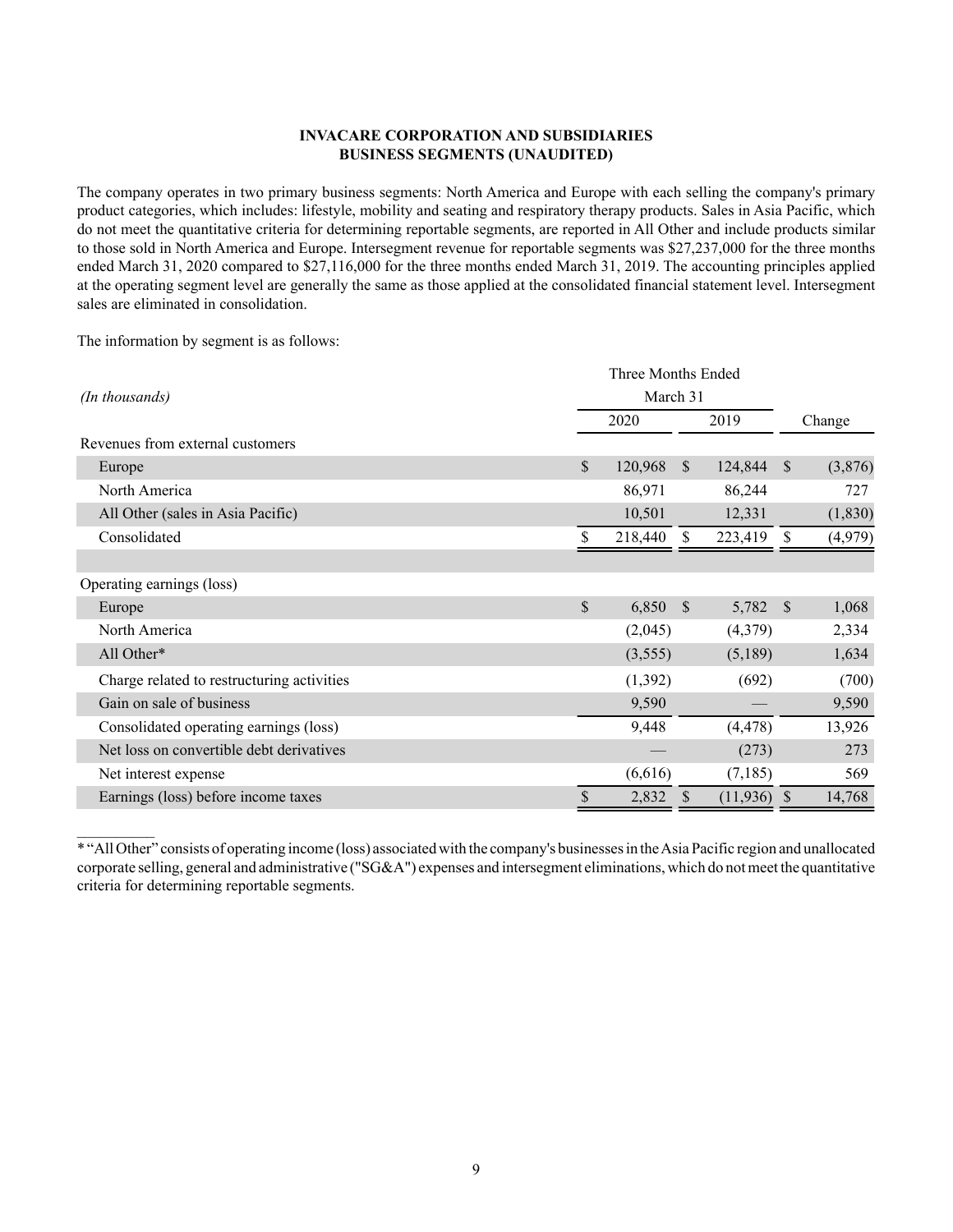#### **INVACARE CORPORATION AND SUBSIDIARIES BUSINESS SEGMENT NET SALES (UNAUDITED)**

The following table provides net sales changes by segment as reported and as adjusted to exclude the impact of foreign exchange translation and divestitures (constant currency net sales<sup>(a)</sup>) for the three-month periods referenced below. The current year constant currency net sales are translated using the prior year's foreign exchange rates. These amounts are then compared to the prior year's sales to calculate the constant currency net sales change.

Three months ended March 31, 2020 compared to March 31, 2019:

|                                   | Reported  | Foreign Exchange<br>Translation<br>Impact | Divestiture<br>Impact | Constant<br>Currency |  |  |
|-----------------------------------|-----------|-------------------------------------------|-----------------------|----------------------|--|--|
| Europe                            | $(3.1)\%$ | $(2.5)\%$                                 | $- \frac{9}{6}$       | $(0.6)\%$            |  |  |
| North America                     | 0.8       | (0.2)                                     | $- \frac{9}{6}$       | 1.0                  |  |  |
| All Other (sales in Asia Pacific) | (14.8)    | (6.1)                                     | $(11.1)\%$            | 2.4                  |  |  |
| Consolidated                      | (2.2)     | (1.7)                                     | $(0.6)\%$             | 0.1                  |  |  |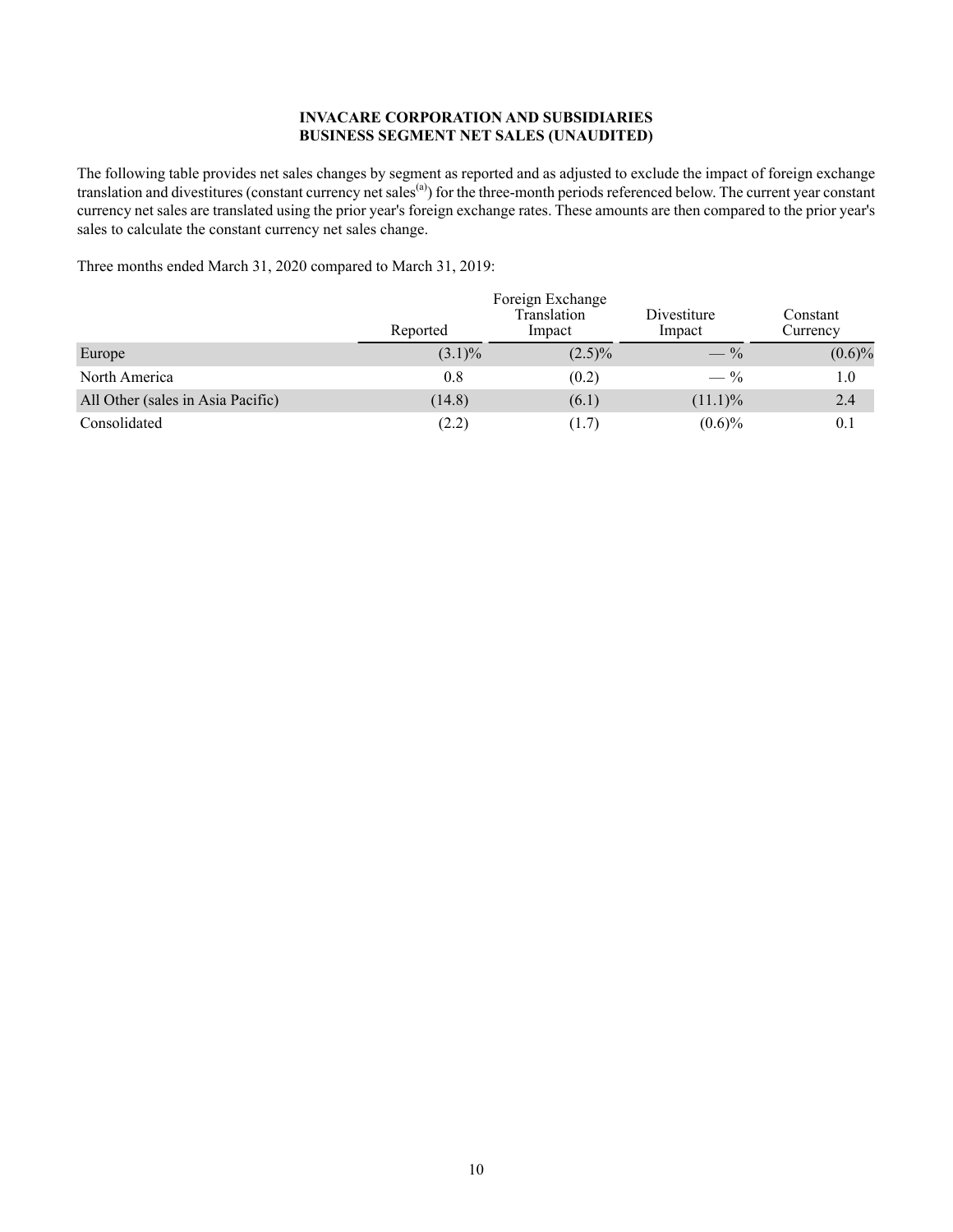#### **INVACARE CORPORATION AND SUBSIDIARIES CONDENSED CONSOLIDATED BALANCE SHEET (UNAUDITED)**

| (In thousands)                                                  |              | March 31,<br>2020 |                    | December 31,<br>2019 |
|-----------------------------------------------------------------|--------------|-------------------|--------------------|----------------------|
| <b>Assets</b>                                                   |              |                   |                    |                      |
| <b>Current Assets</b>                                           |              |                   |                    |                      |
| Cash and cash equivalents                                       | $\mathbb{S}$ | 98,932            | $\mathbb{S}$       | 80,063               |
| Trade receivables, net                                          |              | 110,068           |                    | 116,669              |
| Installment receivables, net                                    |              | 595               |                    | 736                  |
| Inventories, net                                                |              | 118,505           |                    | 120,500              |
| Other current assets                                            |              | 48,563            |                    | 37,909               |
| <b>Total Current Assets</b>                                     |              | 376,663           |                    | 355,877              |
| <b>Other Assets</b>                                             |              | 4,346             |                    | 4,216                |
| <b>Intangibles</b>                                              |              | 26,217            |                    | 26,447               |
| Property and Equipment, net                                     |              | 47,095            |                    | 46,607               |
| <b>Financing Lease Assets, net</b>                              |              | 26,183            |                    | 26,900               |
| <b>Operating Lease Assets, net</b>                              |              | 15,619            |                    | 18,676               |
| Goodwill                                                        |              | 372,911           |                    | 373,403              |
| <b>Total Assets</b>                                             | $\mathbb{S}$ | 869,034           | $\mathcal{S}$      | 852,126              |
| <b>Liabilities and Shareholders' Equity</b>                     |              |                   |                    |                      |
| <b>Current Liabilities</b>                                      |              |                   |                    |                      |
| Accounts payable                                                | \$           | 90,614            | <sup>\$</sup>      | 88,003               |
| Accrued expenses                                                |              | 116,134           |                    | 120,947              |
| Current taxes payable                                           |              | 1,844             |                    | 345                  |
| Current portion of financing lease obligations                  |              | 2,466             |                    | 2,514                |
| Current portion of operating lease obligations                  |              | 6,307             |                    | 6,790                |
| Short-term debt and current maturities of long-term obligations |              | 79,217            |                    | 58                   |
| <b>Total Current Liabilities</b>                                |              | 296,582           |                    | 218,657              |
| <b>Long-Term Debt</b>                                           |              | 165,026           |                    | 219,464              |
| <b>Long-term Obligations - Financing Leases</b>                 |              | 25,878            |                    | 26,480               |
| <b>Long-term Obligations - Operating Leases</b>                 |              | 9,207             |                    | 12,060               |
| <b>Other Long-Term Obligations</b>                              |              | 67,829            |                    | 66,949               |
| <b>Shareholders' Equity</b>                                     |              | 304,512           |                    | 308,516              |
| <b>Total Liabilities and Shareholders' Equity</b>               | \$           | 869,034           | $\mathbf{\hat{S}}$ | 852,126              |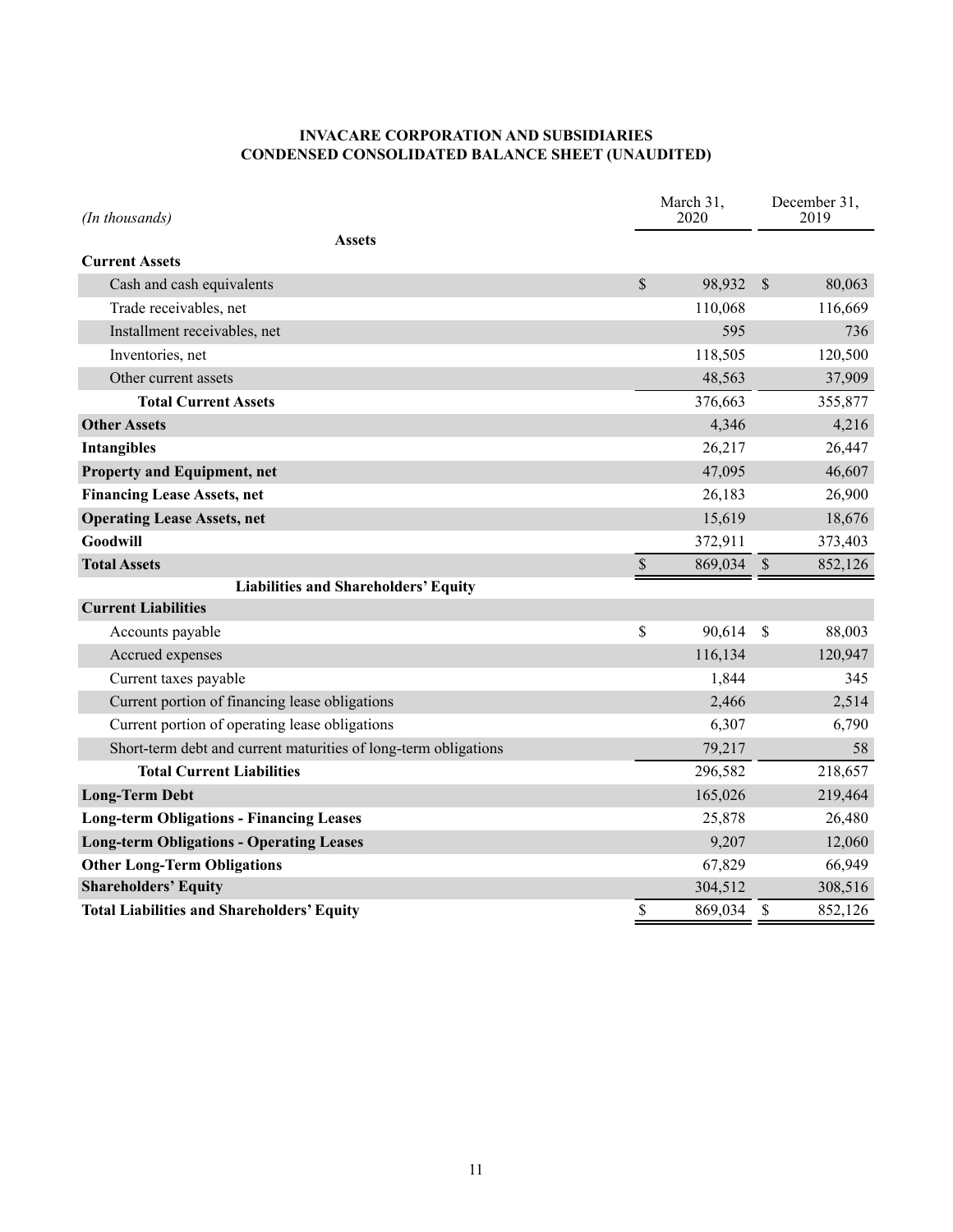#### **INVACARE CORPORATION AND SUBSIDIARIES RECONCILIATION FROM NET CASH USED BY OPERATING ACTIVITIES TO FREE CASH FLOW(e)**

|                                       |          | Three Months Ended |      |           |  |  |  |
|---------------------------------------|----------|--------------------|------|-----------|--|--|--|
| (In thousands)                        | March 31 |                    |      |           |  |  |  |
|                                       |          | 2020               | 2019 |           |  |  |  |
| Net cash used by operating activities |          | $(9,839)$ \$       |      | (22, 588) |  |  |  |
| Plus:                                 |          |                    |      |           |  |  |  |
| Sales of property and equipment       |          | 4                  |      | 20        |  |  |  |
| Less:                                 |          |                    |      |           |  |  |  |
| Purchases of property and equipment   |          | (2,121)            |      | (1, 812)  |  |  |  |
| Free Cash $Flow(e)$                   |          | (11,956)           |      | (24, 380) |  |  |  |

*"Free Cash Flow(e) is a non-GAAP financial measure, which is defined at the end of this press release.*